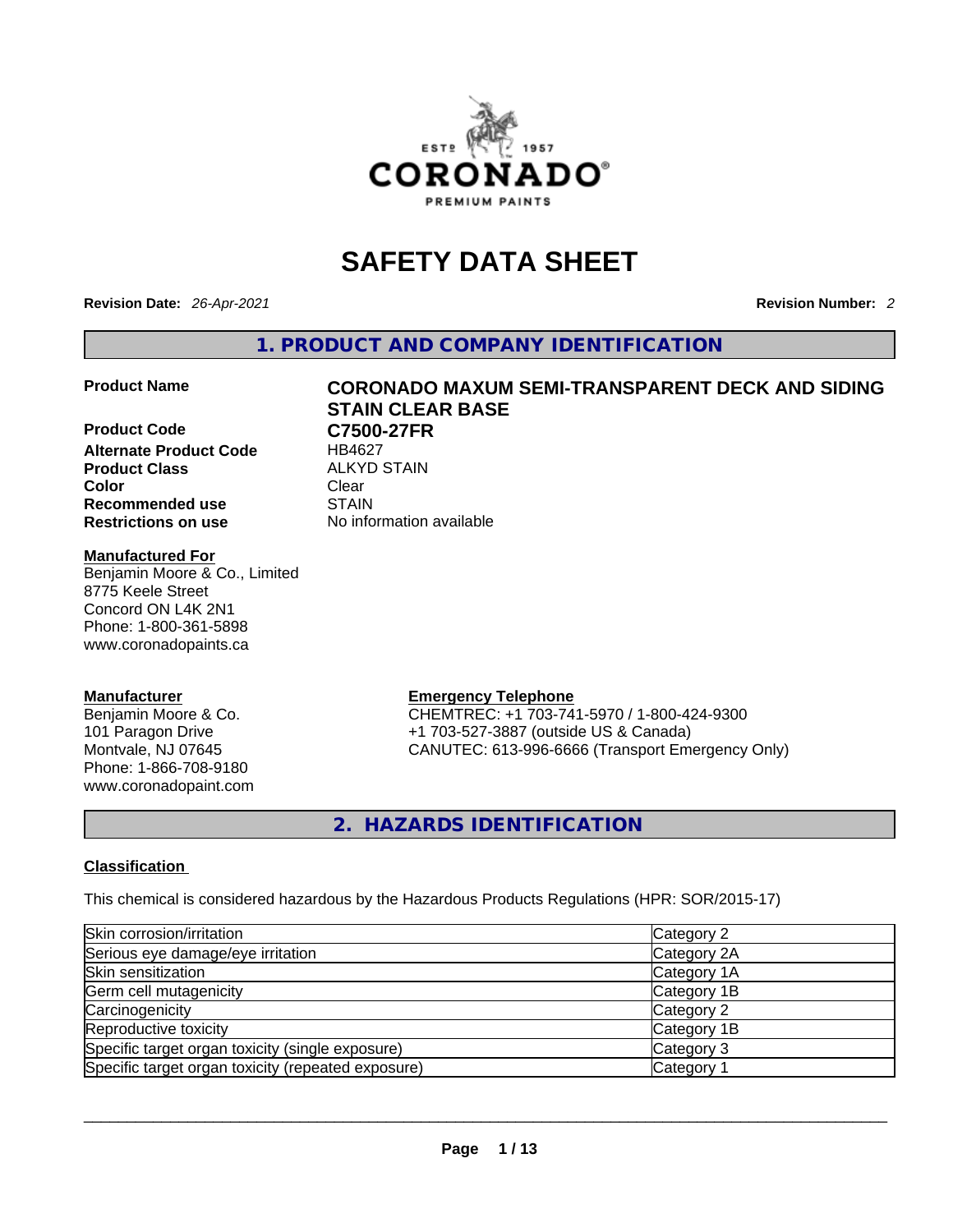| Aspiration toxicity                      | ∵ategory ڪ |
|------------------------------------------|------------|
| Flammable liquids                        | Category 2 |
| Physical hazard not otherwise classified | ′ ategoryٽ |
|                                          |            |

#### **Label elements**

#### **Danger**

### **Hazard statements**

Causes skin irritation Causes serious eye irritation May cause an allergic skin reaction May cause genetic defects Suspected of causing cancer May damage fertility or the unborn child May cause respiratory irritation Causes damage to organs through prolonged or repeated exposure May be fatal if swallowed and enters airways Flammable liquid and vapor Risk of spontaneous combustion



**Appearance** liquid **Odor** *solvent* **and** *Odor**Solvent* **and** *Odor**Solvent* **<b>Odor** *Solvent* **Odor** *Solvent* **Odor** *Solvent* **Odor** *Odor Odor Odor Odor Odor Odor Odor Odor Odor Odo* 

# **Precautionary Statements - Prevention**

Obtain special instructions before use Do not handle until all safety precautions have been read and understood Use personal protective equipment as required Wash face, hands and any exposed skin thoroughly after handling Contaminated work clothing should not be allowed out of the workplace Do not breathe dust/fume/gas/mist/vapors/spray Do not eat, drink or smoke when using this product Use only outdoors or in a well-ventilated area Keep away from heat, hot surfaces, sparks, open flames and other ignition sources. No smoking Keep container tightly closed Ground/bond container and receiving equipment Use explosion-proof electrical/ventilating/lighting/equipment Use only non-sparking tools Take precautionary measures against static discharge Keep cool Wear protective gloves/protective clothing/eye protection/face protection Immediately after use, place rags, steel wool or waste used with this product in a sealed water-filled metal container or lay flat to dry.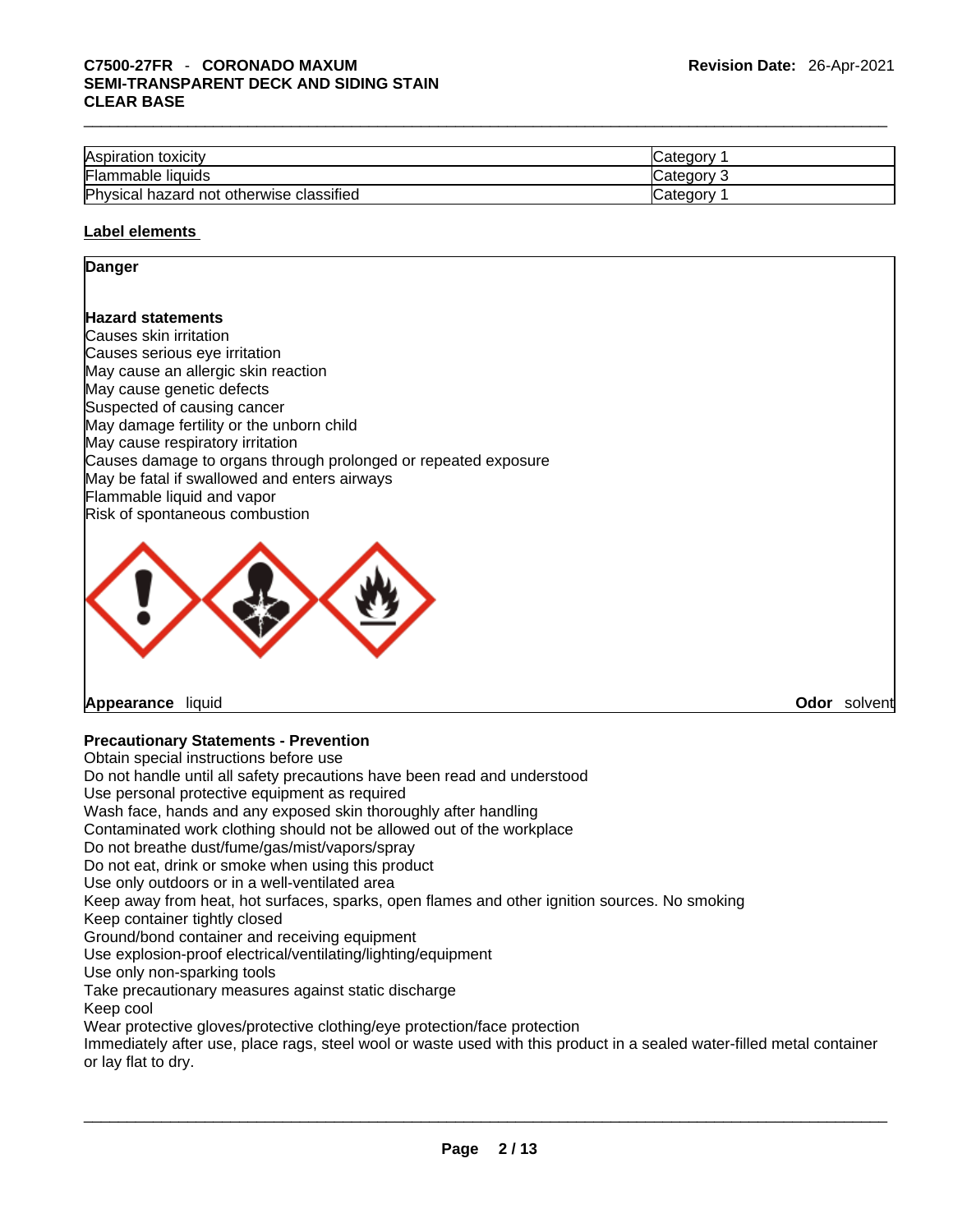### **Precautionary Statements - Response**

IF exposed or concerned: Get medical advice/attention

**Eyes**

IF IN EYES: Rinse cautiously with water forseveral minutes. Remove contact lenses, if present and easy to do. Continue rinsing

If eye irritation persists: Get medical advice/attention

#### **Skin**

If skin irritation or rash occurs: Get medical advice/attention

IF ON SKIN (or hair): Remove/Take off immediately all contaminated clothing. Rinse skin with water/shower Wash contaminated clothing before reuse

### **Inhalation**

IF INHALED: Remove victim to fresh air and keep at rest in a position comfortable for breathing **Ingestion**

IF SWALLOWED: Immediately call a POISON CENTER or doctor/physician

Do NOT induce vomiting

#### **Fire**

In case of fire: Use CO2, dry chemical, or foam for extinction

# **Precautionary Statements - Storage**

Store locked up Store in a well-ventilated place. Keep container tightly closed

# **Precautionary Statements - Disposal**

Dispose of contents/container to an approved waste disposal plant Materials such as rags used with this product may begin to burn by themselves. After use, put rags in water or lay flat to dry, then discard.

#### **Other information**

No information available

| <b>Chemical name</b>                                     | CAS No.        | Weight-%      | Hazardous Material<br>registry number<br>(HMIRA registry #) | Date HMIRA filed and<br>Information Review Act date exemption granted<br>(if applicable) |
|----------------------------------------------------------|----------------|---------------|-------------------------------------------------------------|------------------------------------------------------------------------------------------|
| 4-Chlorobenzotrifluoride                                 | 98-56-6        | $10 - 30%$    |                                                             |                                                                                          |
| Distillates, petroleum,<br>hydrotreated light            | 64742-47-8     | $7 - 13%$     |                                                             |                                                                                          |
| Silica amorphous                                         | 7631-86-9      | - 5%          |                                                             |                                                                                          |
| Talc                                                     | 14807-96-6     | - 5%          |                                                             |                                                                                          |
| Stoddard solvent                                         | 8052-41-3      | - 5%          |                                                             |                                                                                          |
| Zinc borate hydrate                                      | 138265-88-0    | - 5%          |                                                             |                                                                                          |
| Carbamic acid,<br>1H-benzimidazol-2-yl-, methyl<br>ester | 10605-21-7     | $0.1 - 0.25%$ |                                                             |                                                                                          |
| Ethyl benzene                                            | $100 - 41 - 4$ | $0.1 - 0.25%$ |                                                             |                                                                                          |
| Cobalt bis(2-ethylhexanoate)                             | 136-52-7       | $0.1 - 0.25%$ |                                                             |                                                                                          |
| Methyl ethyl ketoxime                                    | 96-29-7        | $0.1 - 0.25%$ |                                                             |                                                                                          |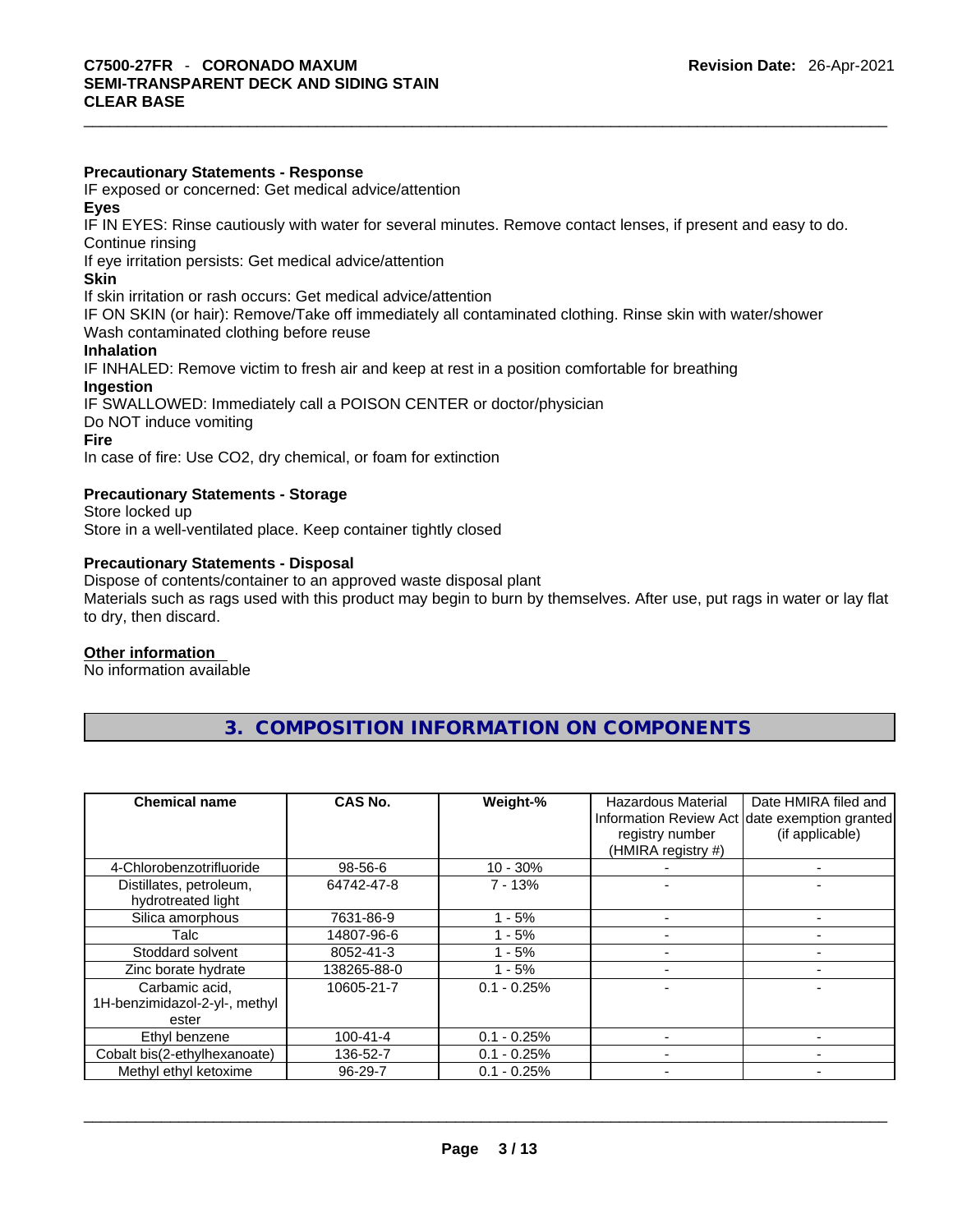| <b>Confidential Business</b> |  |
|------------------------------|--|
| Information note             |  |

**Confidential Business** \*The exact percentage (concentration) of composition has been withheld as a **Information note** trade secret

**4. FIRST AID MEASURES** 

| <b>General Advice</b>                  | If symptoms persist, call a physician. Show this safety data<br>sheet to the doctor in attendance.                                                                                                                                     |
|----------------------------------------|----------------------------------------------------------------------------------------------------------------------------------------------------------------------------------------------------------------------------------------|
| <b>Eye Contact</b>                     | Immediately flush with plenty of water. After initial flushing,<br>remove any contact lenses and continue flushing for at<br>least 15 minutes. Keep eye wide open while rinsing. If<br>symptoms persist, call a physician.             |
| <b>Skin Contact</b>                    | Wash off immediately with soap and plenty of water while<br>removing all contaminated clothes and shoes. If skin<br>irritation persists, call a physician. Wash clothing before<br>reuse. Destroy contaminated articles such as shoes. |
| <b>Inhalation</b>                      | Move to fresh air. If symptoms persist, call a physician.<br>If not breathing, give artificial respiration. Call a physician<br>immediately.                                                                                           |
| Ingestion                              | Clean mouth with water and afterwards drink plenty of<br>water. Do not induce vomiting without medical advice.<br>Never give anything by mouth to an unconscious person.<br>Consult a physician.                                       |
| <b>Protection Of First-Aiders</b>      | Use personal protective equipment.                                                                                                                                                                                                     |
| <b>Most Important Symptoms/Effects</b> | May cause allergic skin reaction.                                                                                                                                                                                                      |
| <b>Notes To Physician</b>              | Treat symptomatically.                                                                                                                                                                                                                 |

**5. FIRE-FIGHTING MEASURES** 

| <b>Suitable Extinguishing Media</b>                   | Foam, dry powder or water. Use extinguishing measures<br>that are appropriate to local circumstances and the<br>surrounding environment.                                                                                                               |
|-------------------------------------------------------|--------------------------------------------------------------------------------------------------------------------------------------------------------------------------------------------------------------------------------------------------------|
| Protective equipment and precautions for firefighters | As in any fire, wear self-contained breathing apparatus<br>pressure-demand, MSHA/NIOSH (approved or equivalent)<br>and full protective gear.                                                                                                           |
| <b>Specific Hazards Arising From The Chemical</b>     | Combustible material. Closed containers may rupture if<br>exposed to fire or extreme heat. Keep product and empty<br>container away from heat and sources of ignition. Thermal<br>decomposition can lead to release of irritating gases and<br>vapors. |
| Sensitivity to mechanical impact                      | No                                                                                                                                                                                                                                                     |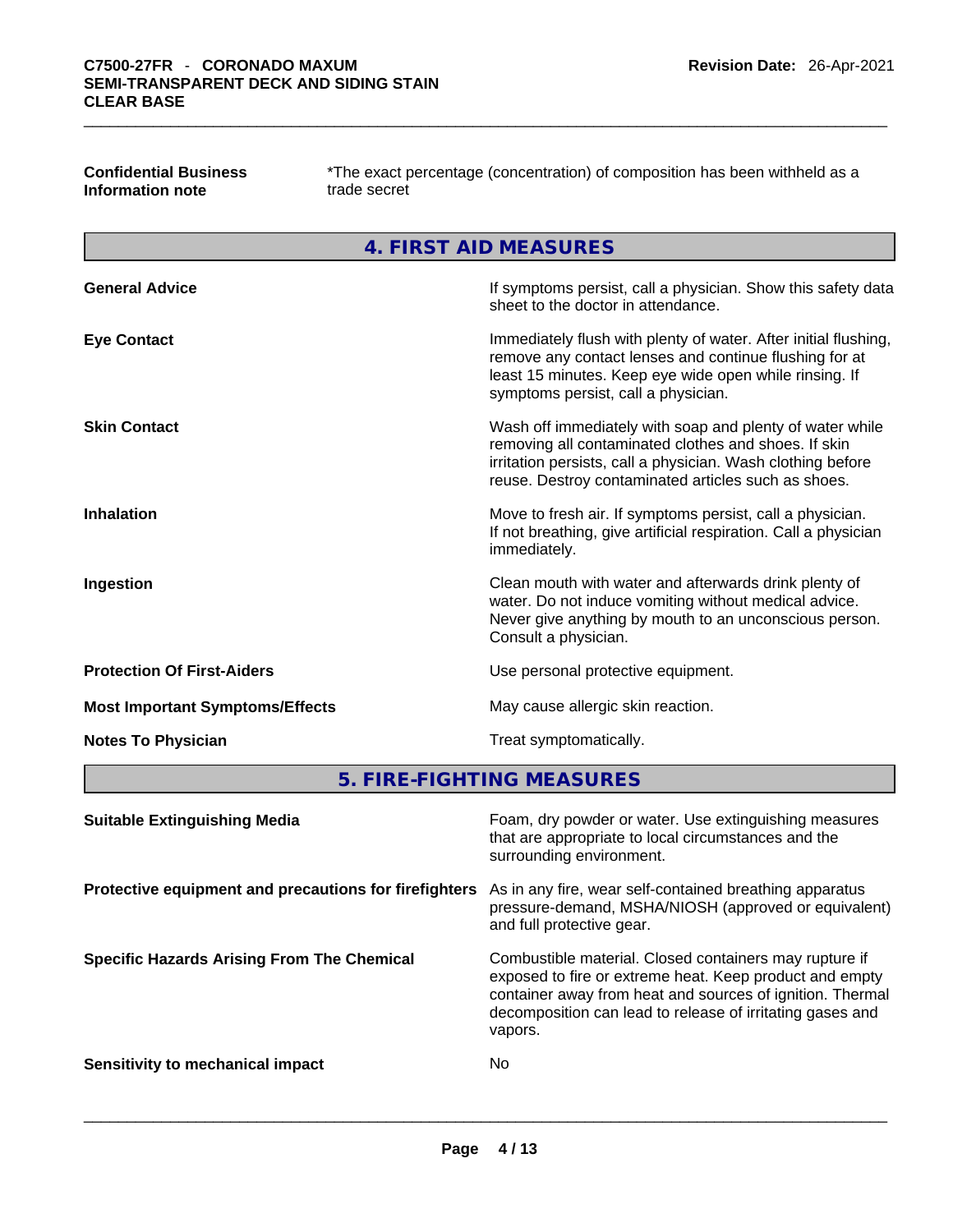|                                          | Sensitivity to static discharge                               |                 | Yes                            |                                |
|------------------------------------------|---------------------------------------------------------------|-----------------|--------------------------------|--------------------------------|
| <b>Flash Point Data</b><br><b>Method</b> | Flash point (°F)<br>Flash Point (°C)                          |                 | 107<br>42<br><b>PMCC</b>       |                                |
|                                          | <b>Flammability Limits In Air</b>                             |                 |                                |                                |
|                                          | Lower flammability limit:<br><b>Upper flammability limit:</b> |                 | Not available<br>Not available |                                |
| <b>NFPA</b>                              | Health: 2                                                     | Flammability: 2 | <b>Instability: 0</b>          | <b>Special: Not Applicable</b> |
| <b>NFPA Legend</b><br>0 - Not Hazardous  |                                                               |                 |                                |                                |

- 1 Slightly
- 2 Moderate
- 3 High
- 4 Severe

*The ratings assigned are only suggested ratings, the contractor/employer has ultimate responsibilities for NFPA ratings where this system is used.* 

*Additional information regarding the NFPA rating system is available from the National Fire Protection Agency (NFPA) at www.nfpa.org.* 

# **6. ACCIDENTAL RELEASE MEASURES**

| <b>Personal Precautions</b>      | Use personal protective equipment. Remove all sources of<br>ignition.                                                                                                                                                                                                                                            |
|----------------------------------|------------------------------------------------------------------------------------------------------------------------------------------------------------------------------------------------------------------------------------------------------------------------------------------------------------------|
| <b>Other Information</b>         | Prevent further leakage or spillage if safe to do so. Do not<br>allow material to contaminate ground water system.<br>Prevent product from entering drains. Do not flush into<br>surface water or sanitary sewer system. Local authorities<br>should be advised if significant spillages cannot be<br>contained. |
| <b>Environmental precautions</b> | See Section 12 for additional Ecological Information.                                                                                                                                                                                                                                                            |
| <b>Methods for Cleaning Up</b>   | Dam up. Soak up with inert absorbent material. Pick up<br>and transfer to properly labeled containers. Clean<br>contaminated surface thoroughly.                                                                                                                                                                 |

# **7. HANDLING AND STORAGE**

**Handling** Use only in area provided with appropriate exhaust ventilation. Do not breathe vapors or spray mist. Wear personal protective equipment. Take precautionary measures against static discharges. To avoid ignition of vapors by static electricity discharge, all metal parts of the equipment must be grounded. Keep away from open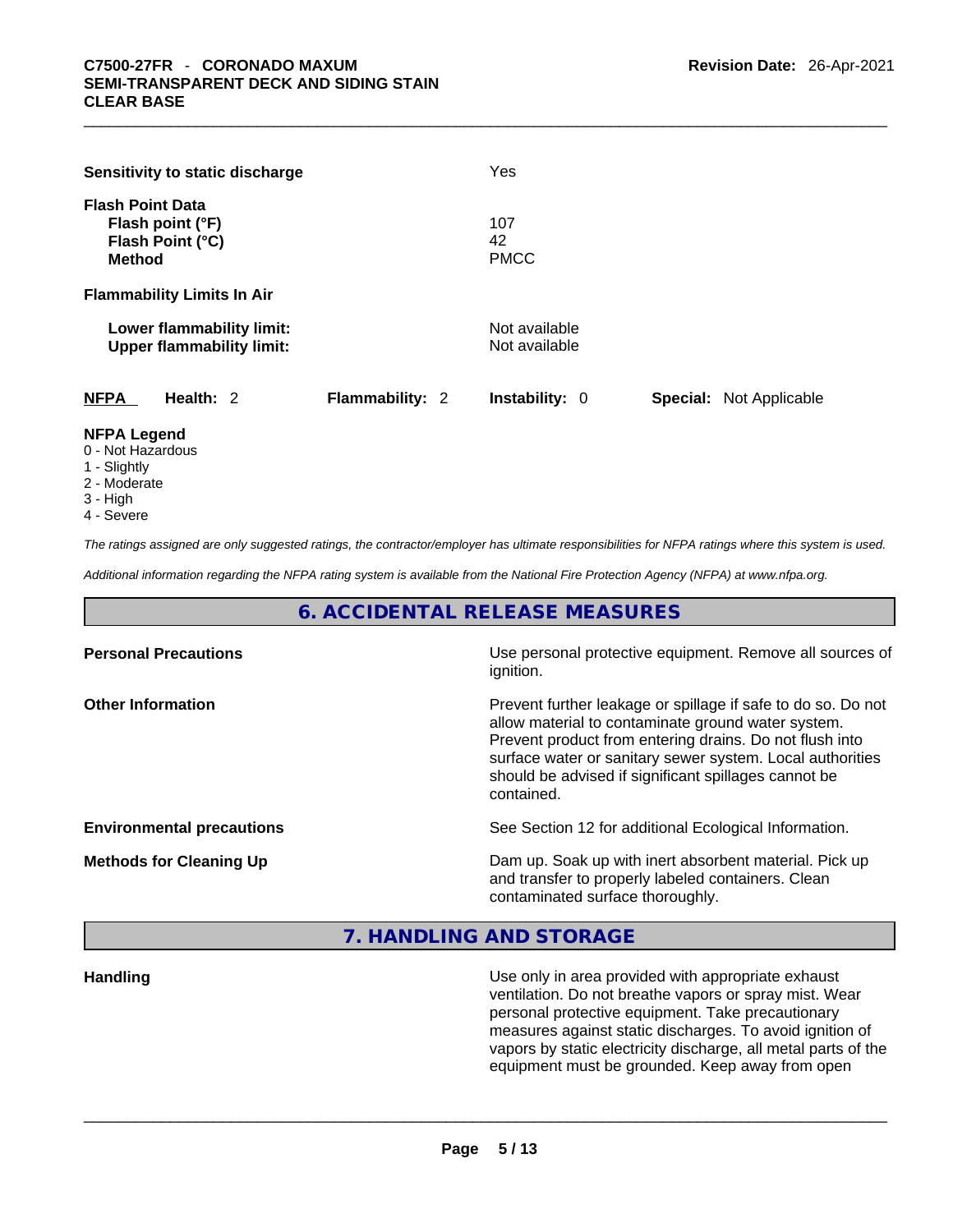flames, hot surfaces and sources of ignition.

**Storage Storage Example 2.1 Keep containers tightly closed in a dry, cool and** well-ventilated place. Keep away from heat. Keep away from open flames, hot surfaces and sources of ignition. Keep in properly labeled containers. Keep out of the reach of children.

> **DANGER** - Rags, steel wool or waste soaked with this product may spontaneously catch fire if improperly discarded. Immediately after use, place rags, steel wool or waste in a sealed water-filled metal container.

**Incompatible Materials Incompatible with strong acids and bases and strong** oxidizing agents.

# **8. EXPOSURE CONTROLS/PERSONAL PROTECTION**

#### **Exposure Limits**

| <b>Chemical name</b>                          | <b>ACGIH TLV</b>                                                                                                                              | <b>Alberta</b>                                                                                   | <b>British Columbia</b>                                                                 | <b>Ontario</b>                | Quebec                                                                                               |
|-----------------------------------------------|-----------------------------------------------------------------------------------------------------------------------------------------------|--------------------------------------------------------------------------------------------------|-----------------------------------------------------------------------------------------|-------------------------------|------------------------------------------------------------------------------------------------------|
| 4-Chlorobenzotrifluoride                      | TWA: 2.5 mg/m <sup>3</sup> $F$                                                                                                                | $2.5 \text{ mg/m}^3$ - TWA                                                                       | $2.5 \text{ mg/m}^3$ - TWA                                                              | $2.5 \text{ mg/m}^3$ - TWA    | $2.5 \text{ mg/m}^3$ - TWAEV                                                                         |
| Distillates, petroleum,<br>hydrotreated light | N/E                                                                                                                                           | N/E                                                                                              | $200 \text{ mg/m}^3$ - TWA<br>Skin absorption can<br>contribute to overall<br>exposure. | N/E                           | N/E                                                                                                  |
| Talc                                          | TWA: $2 \text{ mq/m}^3$<br>particulate matter<br>containing no<br>asbestos and <1%<br>crystalline silica,<br>respirable particulate<br>matter | $2 \text{ mg/m}^3$ - TWA                                                                         | $2 \text{ mg/m}^3$ - TWA                                                                | $2 \text{mq/m}^3$ - TWA       | 3 mg/m <sup>3</sup> - TWAEV                                                                          |
| Stoddard solvent                              | <b>TWA: 100 ppm</b>                                                                                                                           | 100 ppm - TWA<br>$572 \text{ mg/m}^3$ - TWA                                                      | 290 mg/m $3$ - TWA<br>$580$ mg/m <sup>3</sup> - STEL                                    | $525$ mg/m <sup>3</sup> - TWA | 100 ppm - TWAEV<br>$525$ mg/m <sup>3</sup> - TWAEV                                                   |
| Ethyl benzene                                 | TWA: 20 ppm                                                                                                                                   | 100 ppm - TWA<br>434 mg/m <sup>3</sup> - TWA<br>125 ppm - STEL<br>$543$ mg/m <sup>3</sup> - STEL | 20 ppm - TWA                                                                            | 20 ppm - TWA                  | 100 ppm - TWAEV<br>434 mg/m <sup>3</sup> - TWAEV<br>125 ppm - STEV<br>$543$ mg/m <sup>3</sup> - STEV |

#### **Legend**

ACGIH - American Conference of Governmental Industrial Hygienists Alberta - Alberta Occupational Exposure Limits

British Columbia - British Columbia Occupational Exposure Limits

Ontario - Ontario Occupational Exposure Limits Quebec - Quebec Occupational Exposure Limits

N/E - Not established

# **Personal Protective Equipment**

**Engineering Measures Ensure** Ensure adequate ventilation, especially in confined areas.

**Eye/Face Protection** Safety glasses with side-shields. If splashes are likely to occur, wear: Tightly fitting safety goggles **Skin Protection Skin Protection Long sleeved clothing. Protective gloves. Respiratory Protection Number 1** (Use only with adequate ventilation. In operations where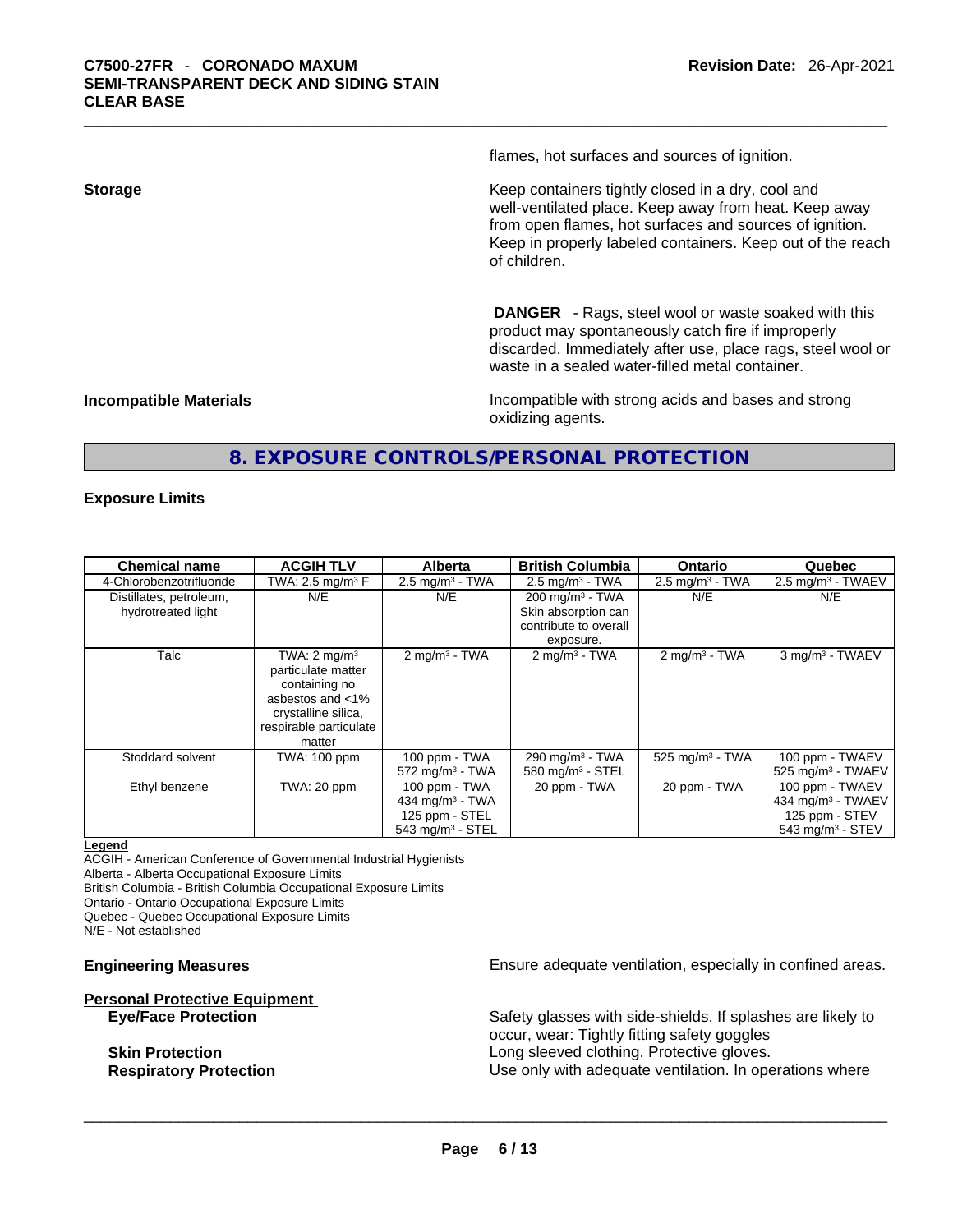exposure limits are exceeded, use a NIOSH approved respirator that has been selected by a technically qualified person for the specific work conditions. When spraying the product or applying in confined areas, wear a NIOSH approved respirator specified for paint spray or organic vapors.

**Hygiene Measures Avoid contact with skin, eyes and clothing. Remove and Avoid contact with skin, eyes and clothing. Remove and Avoid contact with skin, eyes and clothing. Remove and** wash contaminated clothing before re-use. Wash thoroughly after handling. When using do not eat, drink or smoke.

# **9. PHYSICAL AND CHEMICAL PROPERTIES**

**Appearance** liquid **Odor Solvent Solvent Solvent Solvent Odor Threshold** No information available **Density (lbs/gal)** 9.2 - 9.3 **Specific Gravity** 1.10 - 1.12 **pH pH** *No* information available **Viscosity (cps) Viscosity (cps) No information available Solubility(ies)** No information available **Water solubility No information available No information available Evaporation Rate No information available No information available Vapor pressure**  No information available **No information** available **Vapor density No information available No information available Wt. % Solids** 55 - 65 **Vol. % Solids** 50 - 60 **Wt. % Volatiles** 35 - 45 **Vol. % Volatiles** 40 - 50 **VOC Regulatory Limit (g/L)** <250 **Boiling Point (°F)** 279 **Boiling Point (°C)** 137 **Freezing point (°F)** No information available **Freezing Point (°C)** No information available **Flash point (°F)** 107 **Flash Point (°C)** 42 **Method** PMCC **Flammability (solid, gas)** Not applicable **Upper flammability limit:** Not applicable **Lower flammability limit:** Not applicable **Autoignition Temperature (°F)** No information available **Autoignition Temperature (°C)** No information available **Decomposition Temperature (°F)** No information available **Decomposition Temperature (°C)**<br> **Partition coefficient**<br> **Partition coefficient**<br> **No** information available

**No information available** 

# **10. STABILITY AND REACTIVITY**

**Reactivity** Not Applicable \_\_\_\_\_\_\_\_\_\_\_\_\_\_\_\_\_\_\_\_\_\_\_\_\_\_\_\_\_\_\_\_\_\_\_\_\_\_\_\_\_\_\_\_\_\_\_\_\_\_\_\_\_\_\_\_\_\_\_\_\_\_\_\_\_\_\_\_\_\_\_\_\_\_\_\_\_\_\_\_\_\_\_\_\_\_\_\_\_\_\_\_\_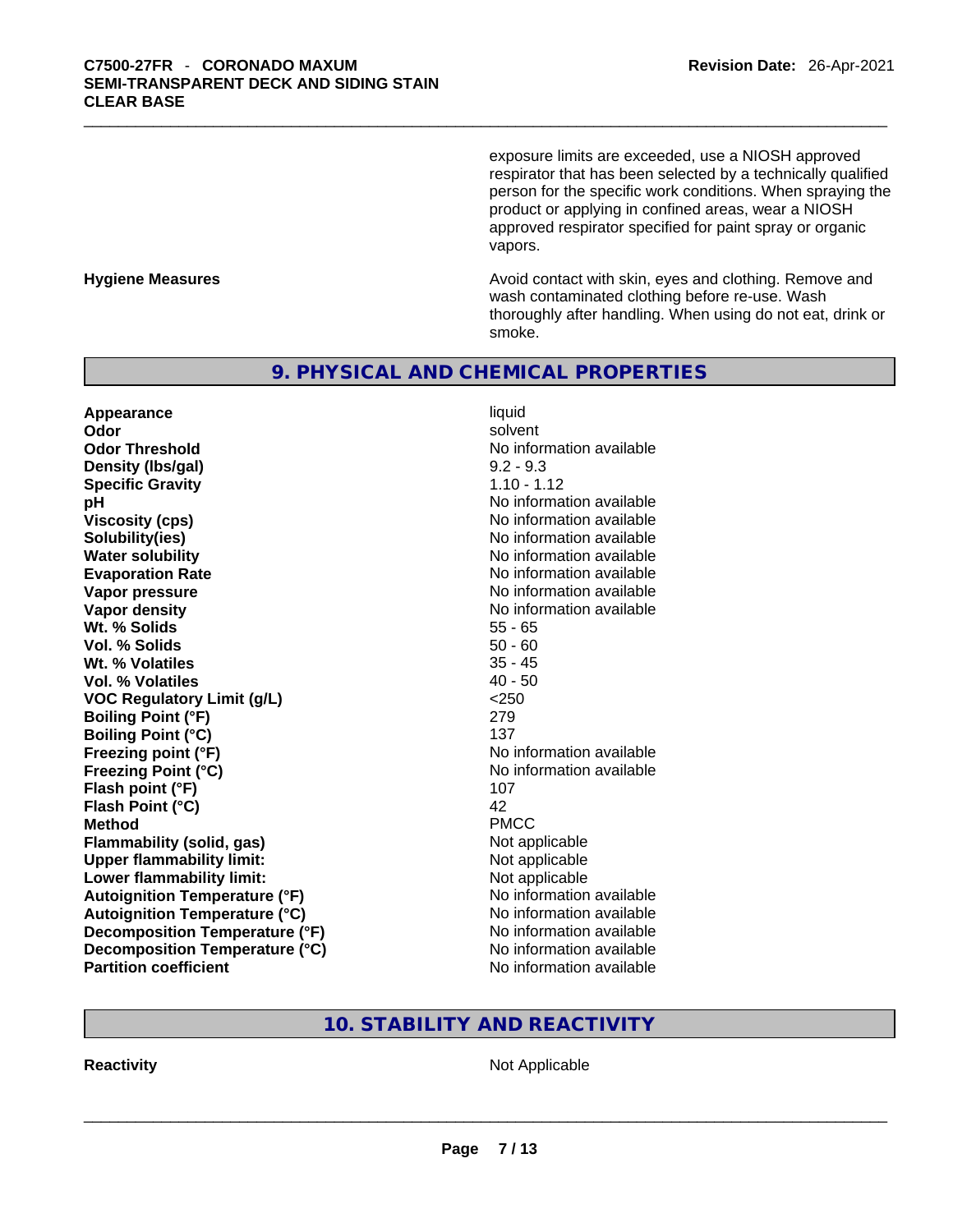| <b>Chemical Stability</b>               | Stable under normal conditions. Hazardous polymerisation<br>does not occur.              |
|-----------------------------------------|------------------------------------------------------------------------------------------|
| <b>Conditions to avoid</b>              | Keep away from open flames, hot surfaces, static<br>electricity and sources of ignition. |
| <b>Incompatible Materials</b>           | Incompatible with strong acids and bases and strong<br>oxidizing agents.                 |
| <b>Hazardous Decomposition Products</b> | Thermal decomposition can lead to release of irritating<br>gases and vapors.             |
| Possibility of hazardous reactions      | None under normal conditions of use.                                                     |

# **11. TOXICOLOGICAL INFORMATION**

### **Product Information Information on likely routes of exposure**

**Acute Toxicity**<br>**Product Information** 

**Principal Routes of Exposure Exposure** Eye contact, skin contact and inhalation.

Repeated or prolonged exposure to organic solvents may lead to permanent brain and nervous system damage. Intentional misuse by deliberately concentrating and inhaling vapors may be harmful or fatal.

## **Symptoms related to the physical,chemical and toxicological characteristics**

**Symptoms Symptoms No information available** 

#### **Delayed and immediate effects as well as chronic effects from short and long-term exposure**

| Eye contact                   | Contact with eyes may cause irritation.                                                                                                                                                                                                    |
|-------------------------------|--------------------------------------------------------------------------------------------------------------------------------------------------------------------------------------------------------------------------------------------|
| <b>Skin contact</b>           | May cause skin irritation and/or dermatitis. Prolonged skin<br>contact may defat the skin and produce dermatitis.                                                                                                                          |
| <b>Inhalation</b>             | High vapor / aerosol concentrations are irritating to the<br>eyes, nose, throat and lungs and may cause headaches,<br>dizziness, drowsiness, unconsciousness, and other central<br>nervous system effects.                                 |
| Ingestion                     | Ingestion may cause irritation to mucous membranes.<br>Small amounts of this product aspirated into the<br>respiratory system during ingestion or vomiting may cause<br>mild to severe pulmonary injury, possibly progressing to<br>death. |
| <b>Sensitization</b>          | May cause an allergic skin reaction.                                                                                                                                                                                                       |
| <b>Neurological Effects</b>   | No information available.                                                                                                                                                                                                                  |
| <b>Mutagenic Effects</b>      | Suspected of causing genetic defects.                                                                                                                                                                                                      |
| <b>Reproductive Effects</b>   | May damage fertility or the unborn child.                                                                                                                                                                                                  |
| <b>Developmental Effects</b>  | No information available.                                                                                                                                                                                                                  |
| <b>Target organ effects</b>   | No information available.                                                                                                                                                                                                                  |
| <b>STOT - single exposure</b> | No information available.                                                                                                                                                                                                                  |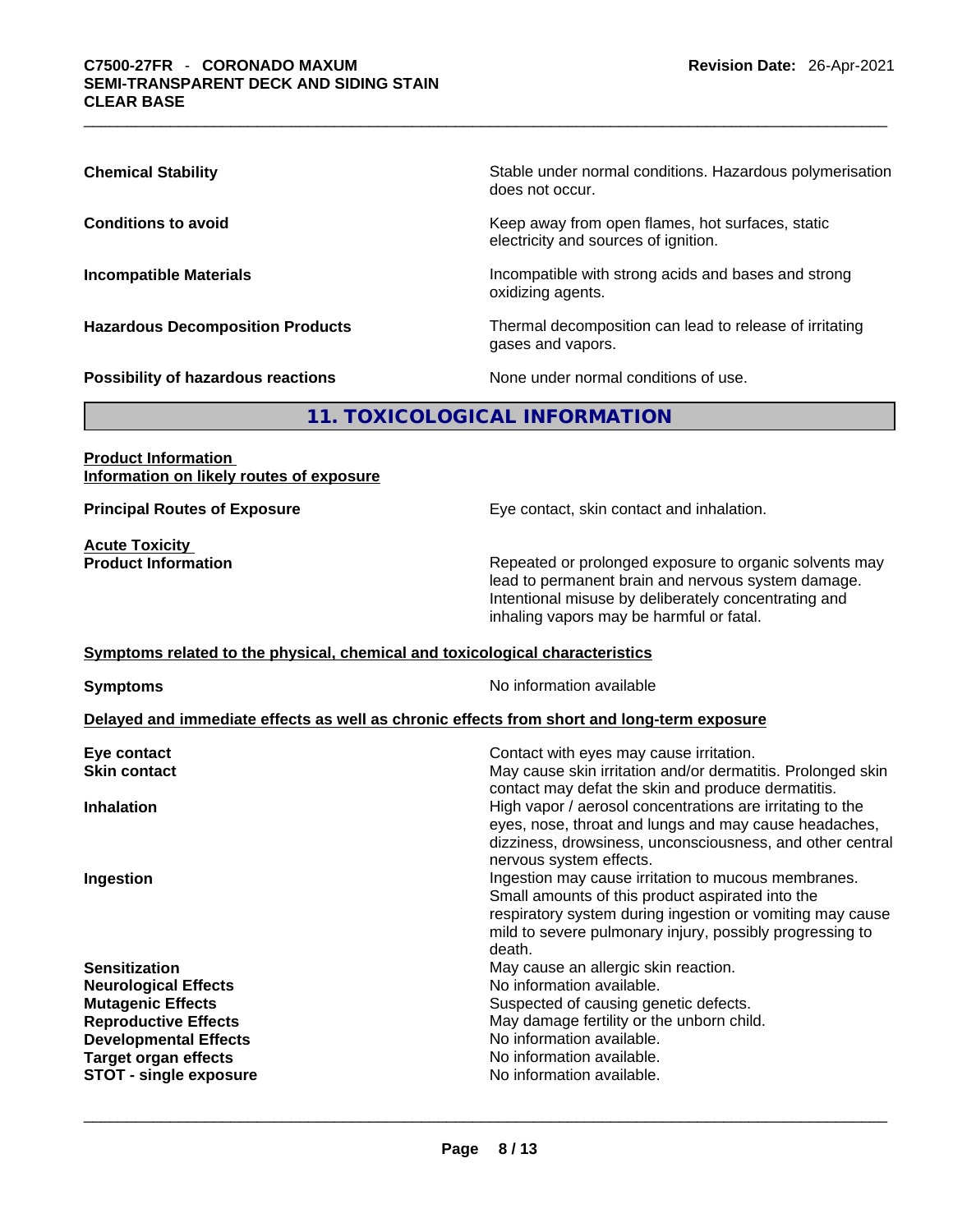| <b>STOT - repeated exposure</b> | No information available.                               |
|---------------------------------|---------------------------------------------------------|
|                                 |                                                         |
| Other adverse effects           | No information available.                               |
| Aspiration Hazard               | May be harmful if swallowed and enters airways. Small   |
|                                 | amounts of this product aspirated into the respiratory  |
|                                 | system during ingestion or vomiting may cause mild to   |
|                                 | severe pulmonary injury, possibly progressing to death. |
|                                 |                                                         |

#### **Numerical measures of toxicity**

#### **The following values are calculated based on chapter 3.1 of the GHS document**

| ATEmix (oral)   | 42100 mg/kg |
|-----------------|-------------|
| ATEmix (dermal) | 5245 mg/kg  |

#### **Component Information**

| Chemical name                                                       | Oral LD50            | Dermal LD50                | Inhalation LC50         |
|---------------------------------------------------------------------|----------------------|----------------------------|-------------------------|
| 4-Chlorobenzotrifluoride<br>$98 - 56 - 6$                           | $= 13$ g/kg (Rat)    | > 2 mL/kg (Rabbit)         | $= 33$ mg/L (Rat) 4 h   |
| Distillates, petroleum, hydrotreated<br>light<br>64742-47-8         | $>$ 5000 mg/kg (Rat) | $>$ 2000 mg/kg (Rabbit)    | $> 5.2$ mg/L (Rat) 4 h  |
| Silica amorphous<br>7631-86-9                                       | $= 7900$ mg/kg (Rat) | $>$ 2000 mg/kg (Rabbit)    | $> 2.2$ mg/L (Rat) 1 h  |
| Carbamic acid,<br>1H-benzimidazol-2-yl-, methyl ester<br>10605-21-7 | $>$ 5050 mg/kg (Rat) | > 10000 mg/kg (Rabbit)     |                         |
| Ethyl benzene<br>$100 - 41 - 4$                                     | $= 3500$ mg/kg (Rat) | $= 15400$ mg/kg (Rabbit)   | $= 17.4$ mg/L (Rat) 4 h |
| Cobalt bis(2-ethylhexanoate)<br>136-52-7                            |                      | $>$ 5000 mg/kg (Rabbit)    | $> 10$ mg/L (Rat) 1 h   |
| Methyl ethyl ketoxime<br>96-29-7                                    | $= 930$ mg/kg (Rat)  | 1000 - 1800 mg/kg (Rabbit) | $> 4.83$ mg/L (Rat) 4 h |

#### **Chronic Toxicity**

#### **Carcinogenicity**

*The information below indicates whether each agency has listed any ingredient as a carcinogen:.* 

| <b>Chemical name</b>         | <b>IARC</b>                    | <b>NTP</b>                   |
|------------------------------|--------------------------------|------------------------------|
|                              | 2B - Possible Human Carcinogen |                              |
| Ethyl benzene                |                                |                              |
|                              | 2B - Possible Human Carcinogen | Reasonably Anticipated Human |
| Cobalt bis(2-ethylhexanoate) |                                | Carcinogen                   |

• Cobalt and cobalt compounds are listed as possible human carcinogens by IARC (2B). However, there is inadequate evidence of the carcinogenicity of cobalt and cobalt compounds in humans.

#### **Legend**

IARC - International Agency for Research on Cancer NTP - National Toxicity Program OSHA - Occupational Safety & Health Administration

**12. ECOLOGICAL INFORMATION**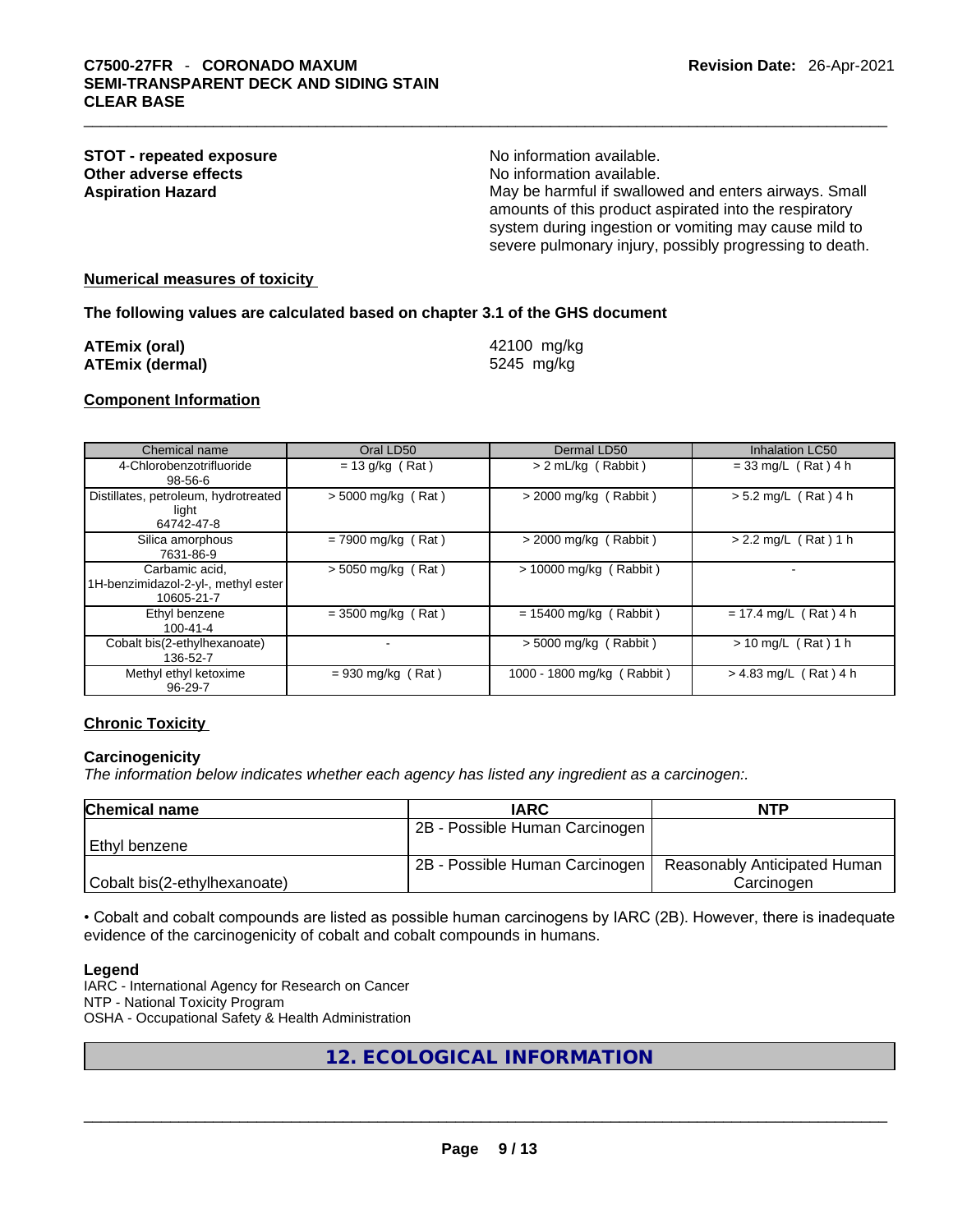# **Ecotoxicity Effects**

The environmental impact of this product has not been fully investigated.

# **Product Information**

**Acute Toxicity to Fish**

No information available

# **Acute Toxicity to Aquatic Invertebrates**

No information available

**Acute Toxicity to Aquatic Plants**

No information available

# **Persistence / Degradability**

No information available.

### **Bioaccumulation**

No information available.

### **Mobility in Environmental Media**

No information available.

#### **Ozone**

No information available

# **Component Information**

# **Acute Toxicity to Fish**

Carbamic acid, 1H-benzimidazol-2-yl-, methyl ester LC50: 1.5 mg/L (Rainbow Trout - 96 hr.) Ethyl benzene LC50: 12.1 mg/L (Fathead Minnow - 96 hr.) Methyl ethyl ketoxime LC50: 48 mg/L (Bluegill sunfish - 96 hr.)

# **Acute Toxicity to Aquatic Invertebrates**

Carbamic acid, 1H-benzimidazol-2-yl-, methyl ester LC50: 0.22 mg/L (water flea - 48 hr.) Ethyl benzene EC50: 1.8 mg/L (Daphnia magna - 48 hr.) Methyl ethyl ketoxime EC50: 750 mg/L (Daphnia magna - 48 hr.)

# **Acute Toxicity to Aquatic Plants**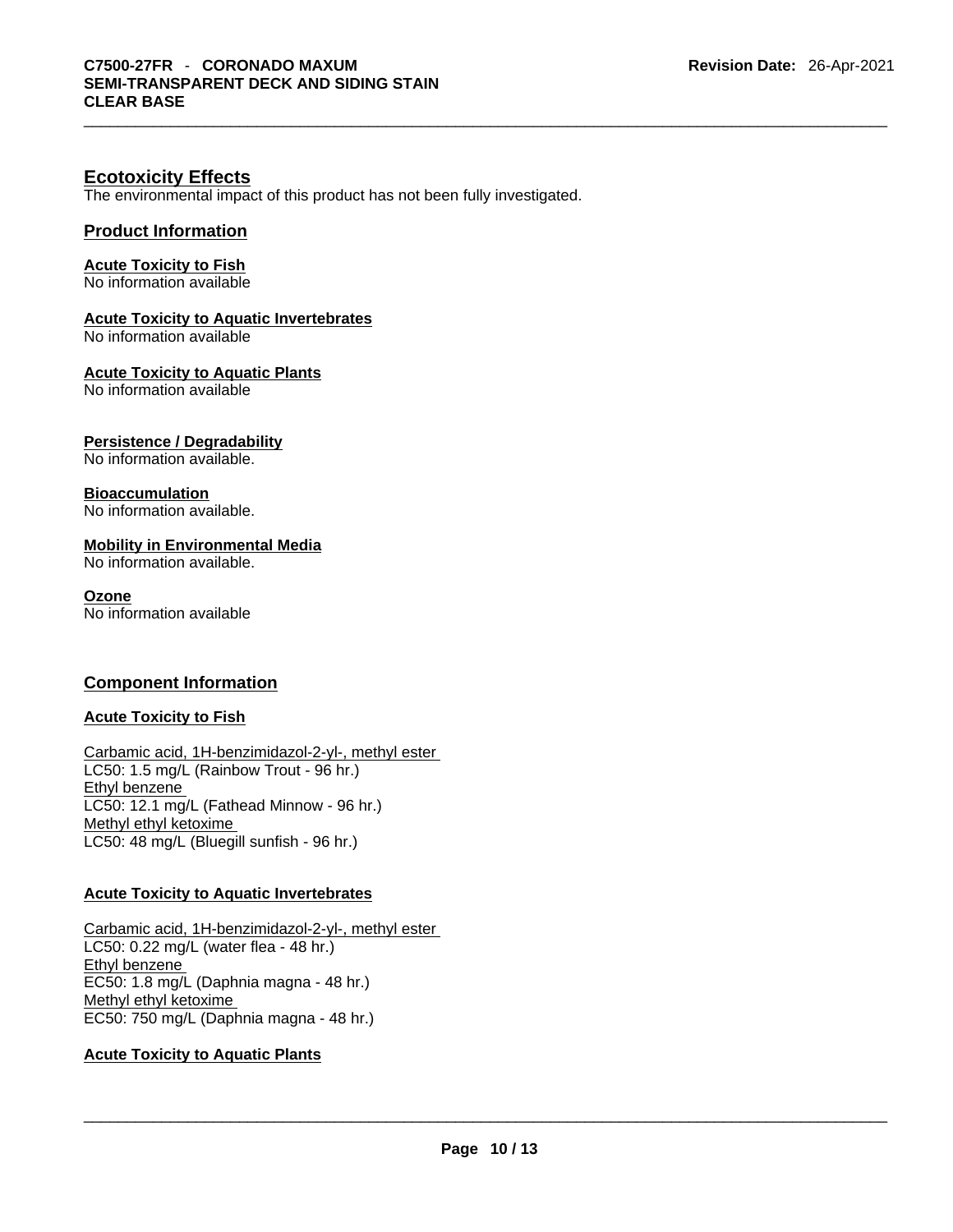#### Ethyl benzene

EC50: 4.6 mg/L (Green algae (Scenedesmus subspicatus), 72 hrs.)

|                                | 13. DISPOSAL CONSIDERATIONS                                                                                                                                                                                                           |
|--------------------------------|---------------------------------------------------------------------------------------------------------------------------------------------------------------------------------------------------------------------------------------|
| <b>Waste Disposal Method</b>   | Dispose of in accordance with federal, state, provincial, and local regulations.<br>Local requirements may vary, consult your sanitation department or<br>state-designated environmental protection agency for more disposal options. |
| <b>Empty Container Warning</b> | Emptied containers may retain product residue. Follow label warnings even after<br>container is emptied. Residual vapors may explode on ignition.                                                                                     |
|                                |                                                                                                                                                                                                                                       |

#### **14. TRANSPORT INFORMATION**

In Canada, Class 3 flammable liquids may be reclassified as non-regulated for domestic ground transportation if they meet the requirements of TDG General Exemption SOR/2008-34.

| ICAO / IATA | Contact the preparer for further information. |
|-------------|-----------------------------------------------|
|-------------|-----------------------------------------------|

**IMDG / IMO Contact the preparer for further information.** 

# **15. REGULATORY INFORMATION**

# **International Inventories**

| <b>TSCA: United States</b> | Yes - All components are listed or exempt. |
|----------------------------|--------------------------------------------|
| <b>DSL: Canada</b>         | Yes - All components are listed or exempt. |

# **National Pollutant Release Inventory (NPRI)**

#### **NPRI Parts 1- 4**

This product contains the following Parts 1-4 NPRI chemicals:

| <b>Chemical name</b> | CAS No.  | Weight-%      | <b>NPRI Parts 1-4</b> |  |
|----------------------|----------|---------------|-----------------------|--|
| Ethyl benzene        | 100-41-4 | 0.25%<br>$-1$ | _isted                |  |

#### **NPRI Part 5**

This product contains the following NPRI Part 5 Chemicals: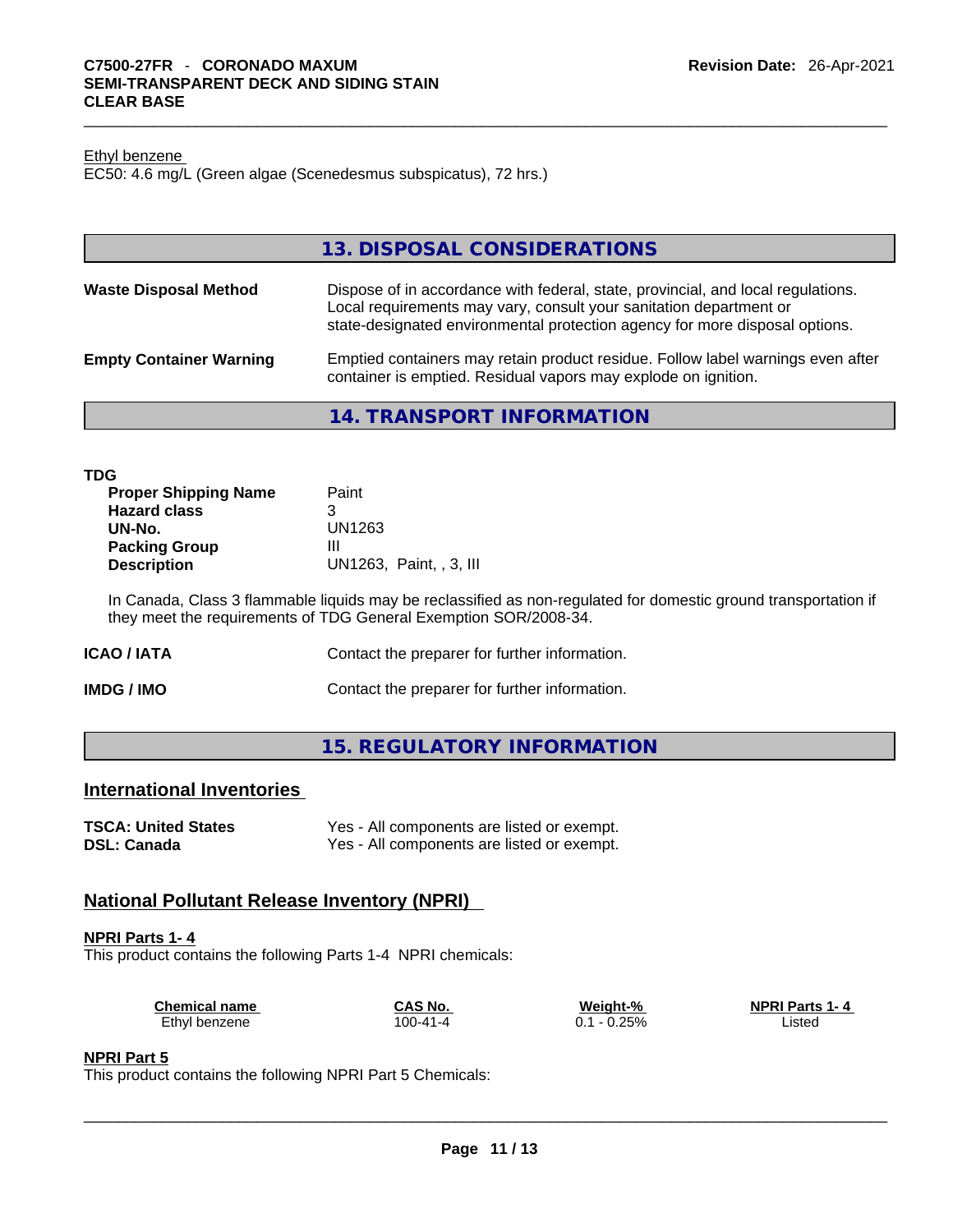| Chemical name                        | CAS No.    | Weight-% | <b>NPRI Part 5</b> |
|--------------------------------------|------------|----------|--------------------|
| Distillates, petroleum, hydrotreated | 64742-47-8 | - 13%    | Listed             |
| light                                |            |          |                    |
| Stoddard solvent                     | 8052-41-3  | 5%       | Listed             |

#### **WHMIS Regulatory Status**

This product has been classified in accordance with the hazard criteria of the Hazardous Products Regulations (HPR) and the SDS contains all the information required by the HPR.

# **16. OTHER INFORMATION**

**HMIS** - **Health:** 2\* **Flammability:** 2 **Reactivity:** 0 **PPE:** -

#### **HMIS Legend**

- 0 Minimal Hazard
- 1 Slight Hazard
- 2 Moderate Hazard
- 3 Serious Hazard
- 4 Severe Hazard
- \* Chronic Hazard
- X Consult your supervisor or S.O.P. for "Special" handling instructions.

*Note: The PPE rating has intentionally been left blank. Choose appropriate PPE that will protect employees from the hazards the material will present under the actual normal conditions of use.* 

*Caution: HMISÒ ratings are based on a 0-4 rating scale, with 0 representing minimal hazards or risks, and 4 representing significant hazards or risks. Although HMISÒ ratings are not required on MSDSs under 29 CFR 1910.1200, the preparer, has chosen to provide them. HMISÒ ratings are to be used only in conjunction with a fully implemented HMISÒ program by workers who have received appropriate HMISÒ training. HMISÒ is a registered trade and service mark of the NPCA. HMISÒ materials may be purchased exclusively from J. J. Keller (800) 327-6868.* 

 **WARNING!** If you scrape, sand, or remove old paint, you may release lead dust. LEAD IS TOXIC. EXPOSURE TO LEAD DUST CAN CAUSE SERIOUS ILLNESS, SUCH AS BRAIN DAMAGE, ESPECIALLY IN CHILDREN. PREGNANT WOMEN SHOULD ALSO AVOID EXPOSURE.Wear a NIOSH approved respirator to control lead exposure. Clean up carefully with a HEPA vacuum and a wet mop. Before you start, find out how to protect yourself and your family by logging onto Health Canada at

http://www.hc-sc.gc.ca/ewh-semt/contaminants/lead-plomb/asked\_questions-questions\_posees-eng.php.

| <b>Prepared By</b>                                  | <b>Product Stewardship Department</b><br>Benjamin Moore & Co.<br>101 Paragon Drive<br>Montvale, NJ 07645<br>800-225-5554 |  |
|-----------------------------------------------------|--------------------------------------------------------------------------------------------------------------------------|--|
| <b>Revision Date:</b><br><b>Reason for revision</b> | 26-Apr-2021<br>Not available                                                                                             |  |

#### **Disclaimer**

The information contained herein is presented in good faith and believed to be accurate as of the effective date shown